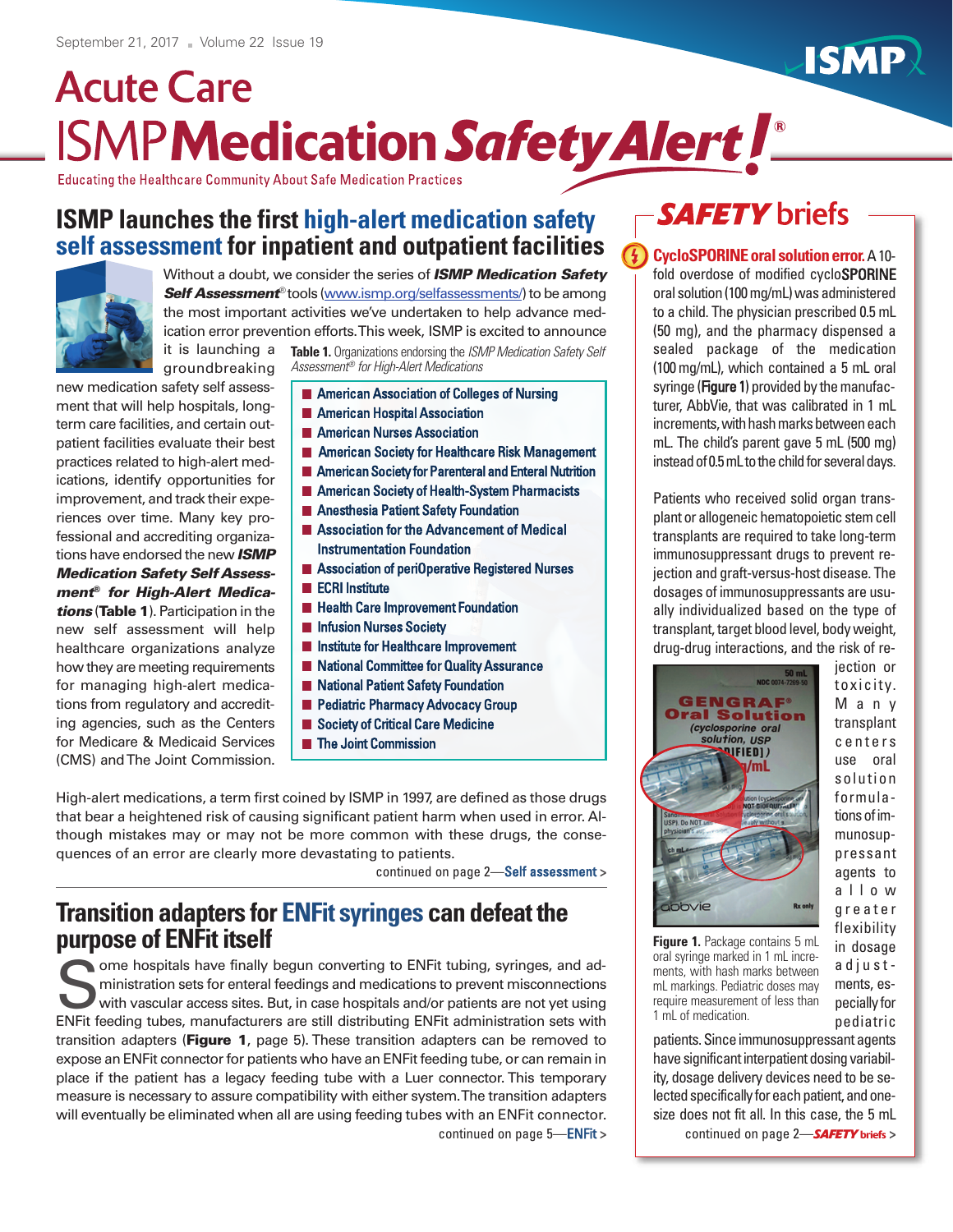# **JSMP** Acute Care ISMP**Medication Safety Alert**

**>** Self assessment—continued from page 1

#### **OVERVIEW OF THE NEW SELF ASSESSMENT**

**Targeted high-alert medications.**The new *ISMP Medication Safety Self Assessment® for High-Alert Medications* is being funded through a contract with the US Food and Drug Administration (FDA) Professional Affairs and Stakeholder Engagement/Safe Use Initiative, and will focus on best practices for high-alert medications in general, along with eleven specific medication categories:

- **Neuromuscular Blocking Agents**
- **Concentrated Electrolytes Injection**
- **Magnesium Sulfate Injection**
- **Moderate Sedation in Adults and Children, Minimal Sedation in Children**
- **Insulin, Subcutaneous and Intravenous**
- **Lipid-Based Medications and Conventional Counterparts**
- **Methotrexate for Non-Oncologic Use**
- **Chemotherapy, Oral and Parenteral**
- **Anticoagulants**
- **Neuraxial Opioids and/or Local Anesthetics**
- **Opioids**

Several changes have been made to this particular self assessment as compared to our other self assessments to make the tool easier to use. Participants can choose one or more of the high-alert medication sections to assess.They can complete the tool in phases, responding to just the sections on the high-alert medication categories used in their facilities.They can even submit their findings anonymously to ISMP as each section is completed. More details about this process follow.

**Organizations that will benefit.** Healthcare organizations that can benefit from the new self assessment include hospitals, health systems, long-term care facilities, and some outpatient facilities, such as ambulatory surgery centers, emergency/urgent care facilities, oncology clinics, treatment centers, dental surgery centers, endoscopy centers, and diagnostic testing centers. A separate set of general demographic questions are provided for inpatient and outpatient facilities, and the self-assessment items are designed for diverse healthcare settings that use any or all of the targeted high-alert medications.

**Self-assessment items.** When developing the assessment for high-alert medications, ISMP worked with an expert Advisory Group to ensure that the systems and practices most crucial for patient safety were included, and that the recommendations were achievable in a broad range of healthcare facilities. Keep in mind that ISMP is not a standards setting organization. As such, the self-assessment items do not represent a minimum standard of practice and should not be considered as such. In fact, some of the self-assessment items represent innovative practices and system enhancements that are not widely implemented in healthcare facilities today.Their value in reducing errors is grounded in scientific research and/or a collaborative agreement by the expert Advisory Group regarding items included in the assessment.

**Weighted scores.** Healthcare organizations can use this unique tool in their own medication safety efforts. However, only organizations that submit their assessment findings to ISMP anonymously via a secure internet portal by **December 15, 2017**, will be able to obtain weighted scores based on their assessment, so they can compare themselves to demographically similar organizations nationally.To determine a weight for each self-assessment item, ISMP used a standard process to independently evaluate each item to determine its impact on patient safety and its ability to sustain improvement. Most of the self-assessment items are weighted in a way that continued on page 3—Self assessment **>**

# > SAFETY briefs cont'd from page 1

syringe size was significantly larger than each intended dose and did not facilitate accurate measurement and delivery of the prescribed dose.

Upon product dispensing, pharmacists should evaluate the appropriateness of the dosage delivery devices included in the package. A 2016 study (Yin HS, Parker RM, Sanders LM, et al. Liquid medication errors and dosing tools: a randomized controlled experiment. *Pediatrics*. 2016;138[4]) found that parents made fewer errors when measuring oral liquid medications for their children with oral syringes compared to dosing cups. However, the error rate with using oral syringes was still 16.7%. The researchers also found that providing dosing devices that closely matched the prescribed volume per dose offered the greatest reduction of errors (Yin HS, Parker RM, Sanders LM, et al. Pictograms, units and dosing tools, and parent medication errors: a randomized study. Pediatrics. 2017;140[1]). Healthcare professionals should ask patients/caregivers to show them how they will properly measure oral liquid medications using their dosage delivery device. (If the pharmacy that dispensed the cycloSPORINE had done this, the dosing error might have been avoided.) The manufacturer and the US Food and Drug Administration (FDA) were notified about this event, and a recommendation was made to investigate including a smaller syringe for pediatric patients in the package.

**Textbook errata.** Elsevier has notified us **HIGH-ALERT** Of a potentially harmful dosage error in the Harriet Lane Handbook, 21<sup>st</sup> edition. On page 915 of the print version of the book, lines 5- 6, the dose for HYDROmorphone is listed incorrectly as weight-based for children and adolescents above 50 kg. It states the dose as 0.2-0.6 mg/kg Q2-4 hours PRN. In fact, the doses are not weight-based. The dose should be listed as 0.2 mg-0.6 mg per dose, not per kg. This error has already been corrected in the e-book and all other digital versions of the content. Please make the correction in your print copy, or you can order an erratum sticker by completing the online form at: www.ismp.org/sc?id=3019. Please contact Elsevier Customer Service at1-800-545-2522orUSBKInfo@elsevier.com with any questions.

continued on page 3—*SAFETY* **briefs >**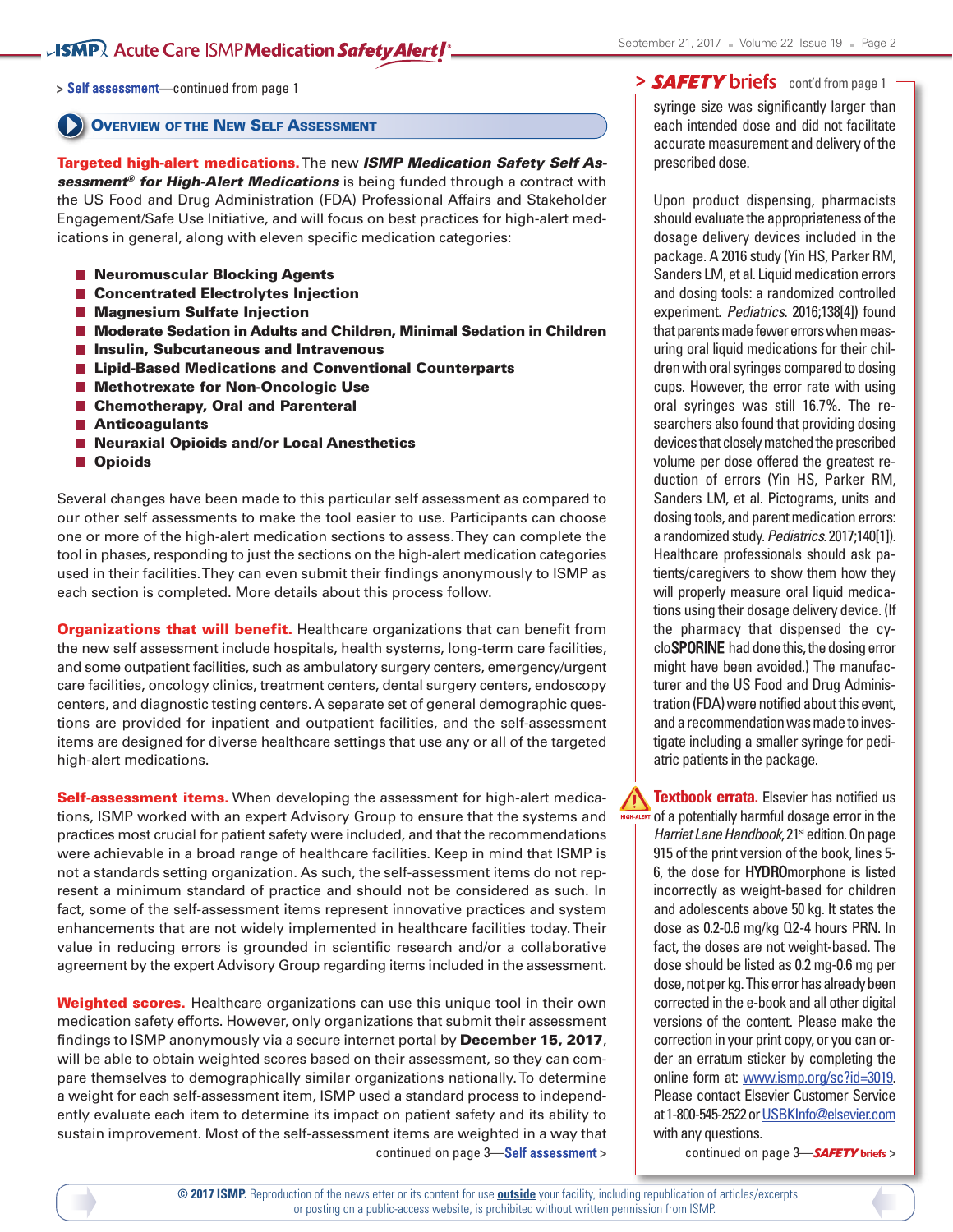# **JSMP** Acute Care ISMP**Medication Safety Alert!**

#### **>** Self assessment—continued from page 2

results in no numerical score (zero value) unless there is partial or full implementation of the item. However, some of the self-assessment items are weighted in a way that results in no numerical score unless there is full implementation of the item throughout the organization.

**Protection of anonymous results submitted to ISMP.** Although demographic information is collected as part of the assessment process, ISMP will NOT be able to identify individual facilities that have entered and/or submitted information. In addition, ISMP is a federally certified patient safety organization (PSO), which affords an even higher level of protection when clinicians and organizations choose to submit error data and other patient safety work to ISMP. If self-assessment information is collected within the organization's patient safety evaluation system and submitted to ISMP as patient safety work product, the information is granted protection from discovery in connection with a federal, state, or local civil, administrative, or disciplinary proceedings. No contract with ISMP is required for this legal protection.

#### **DETAILS ON PARTICIPATION**

**Obtaining the free assessment tool.** The new assessment tool is now available on the ISMP website at: www.ismp.org/selfassessments/saham.The tool (workbook) is available for download, and directions for creating a free account to use the online self-assessment form are available at this site.The online form can be used to record responses, and information entered can be saved and revisited for later completion. If using the online form to complete the assessment, the general demographics section and the general high-alert medications section will need to be completed and submitted to ISMP in order to gain access to all sections of the assessment. The online form is also used to submit your results to ISMP anonymously.

**Choosing the medications for assessment.** Again, to gain access to all sections, organizations need to complete the first section of the assessment covering general high-alert medications. Then, other sections can be used to evaluate systems and practices associated with specific high-alert medications. Not all the targeted highalert medications included in the assessment may be used in every inpatient or outpatient facility, so each facility can choose one or more of these high-alert medications upon which to focus. However, ISMP strongly encourages all facilities to complete the assessment for every high-alert medication category used in their facility.

**Assessing as a team.** ISMP recommends that healthcare organizations establish interdisciplinary teams to work on the assessment, which include facility leaders; staff nurses, physicians, and pharmacists; information technology (IT) staff; medication safety or patient safety officers; and risk management/quality improvement professionals.The assessment workbook contains instructions for establishing and convening teams, selecting high-alert medications for analysis, and submitting information to ISMP online.

#### **Please note: Because medication use is a complex, interdisciplinary process, the value and accuracy of the self assessment is significantly reduced if it is completed by a single person or a single discipline.**

It is also important for each facility in a health system to complete the assessment individually and submit its information separately. Although standardization across a health system is desirable, practices often differ. For an accurate assessment, the tool requires information that can only be provided by practitioners who work in the facility. Each facility will truly benefit from completing the assessment individually and obtaining its own individual set of scores to focus on vulnerabilities that may vary from facility to facility. Corporate-level assessment invalidates the tool's effectiveness and usefulness.

# **Patients should not swallow AcipHex Sprinkle capsules!** ACIPHEX SPRINKLE > SAFETY briefs cont'd from page 2 -

(RABEprazole sodium) delayed-release capsules are used to treat gastroesophageal reflux disease in children 1 to 11 years for up to 12 weeks. Although the product is a capsule, it must not be swallowed whole or chewed, nor should the granules be crushed. AcipHex delayed-release tablets for adults should be swallowed whole, not crushed or chewed. But for the sprinkles, patients or caregivers should open the capsule and sprinkle the granule contents on a spoonful of soft food or liquid, and take the entire mixture within 15 minutes of preparation. AcipHex Sprinkle is the only capsule formulation proton pump inhibitor (PPI) that cannot be swallowed whole. All other PPI capsules, such as omeprazole, esomeprazole, and lansoprazole, can be swallowed whole, although patients who have difficulty swallowing can also open these capsules and sprinkle the pellets

| <b>Take before meals</b>                                                                                                                                         |
|------------------------------------------------------------------------------------------------------------------------------------------------------------------|
| DO NOT crush or chew,<br><b>SWALLOW WHOLE</b>                                                                                                                    |
| <b>DO NOT TAKE</b><br><b>ANTACIDS</b>                                                                                                                            |
| THIS IS THE SAME MEDICATION YOU<br>HAVE BEEN GETTING. COLOR. SIZE.<br>OR SHAPE MAY APPEAR DIFFERENT.                                                             |
| <b>Figure 1.</b> Auxiliary labels<br>printed with AcipHex Sprinkles<br>prescription label are confus-<br>ing. AcipHex Sprinkles should<br>NOT be swallowed whole |

over a tablespoon of applesauce. Other sprinkle capsules, such as topiramate sprinkle capsules, divalproex s o d i u m d e l a y e d r e l e a s e sprinkle capsules, and KLOR-CON

sprinkle capsules (potassium chloride extended-release), can be swallowed whole or opened and sprinkled over soft food.

Unfortunately, some of the auxiliary labels that automatically print along with pharmacy labels for AcipHex Sprinkle capsules may be interpreted to mean that the capsules can be swallowed whole (Figure 1). If applied to the prescription bottle, the labels can cause confusion and increase the risk of incorrect administration if older children try to swallow the capsules.

continued on page 4—*SAFETY* **briefs >** ISMP contacted the manufacturer's medical information group, and the company could not comment on the clinical and safety outcomes if patients swallow the AcipHex Sprinkle capsule whole. Retail pharmacies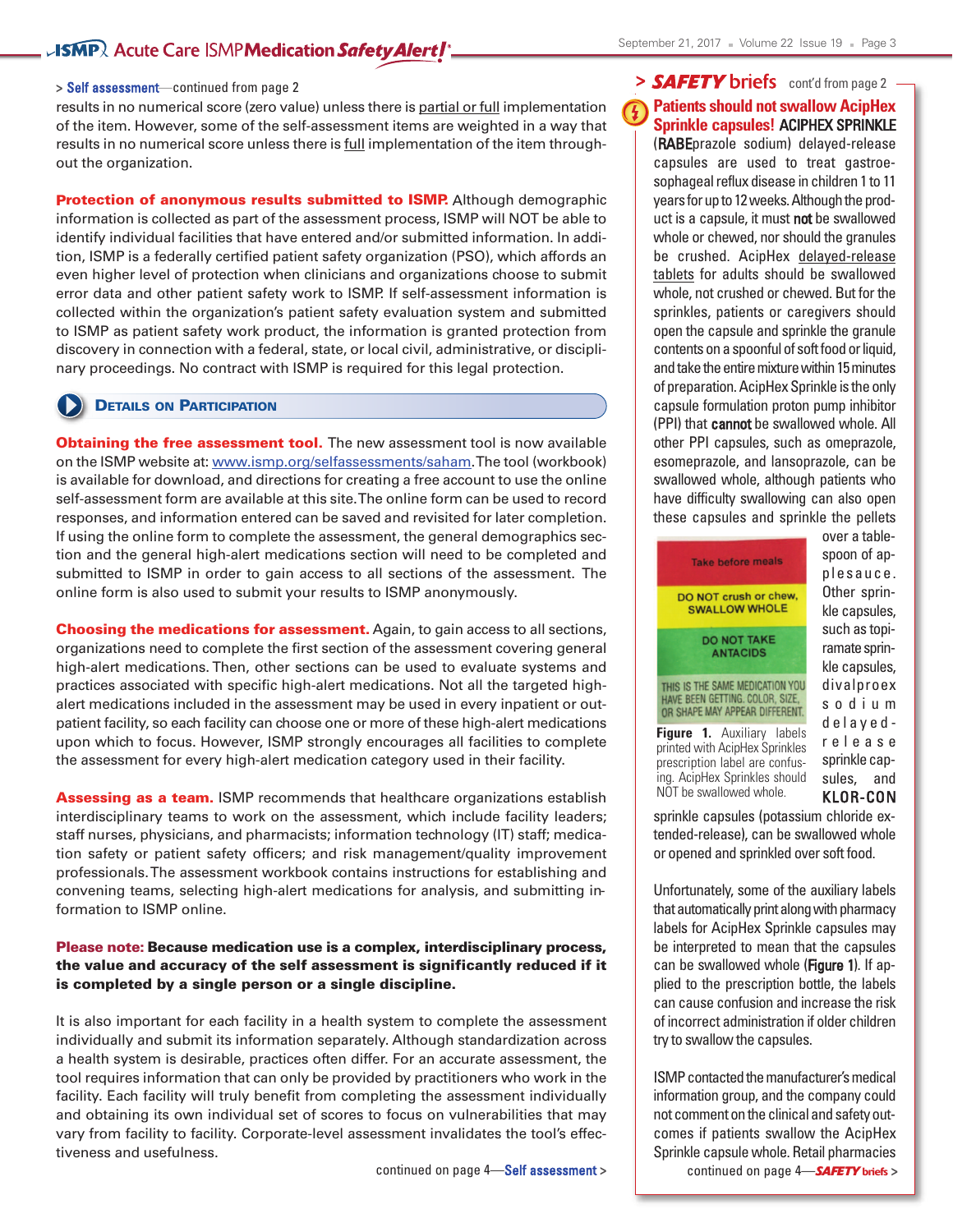# **JSMP** Acute Care ISMP Medication Safety Alertl'

#### **>** Self assessment—continued from page 3

**Submitting findings to ISMP.**We strongly encourage all healthcare facilities completing any section of the assessment to submit their results to ISMP anonymously by **December 15, 2017**. This will help create a baseline of national efforts to enhance safety with high-alert medications, identify and prioritize opportunities to reduce patient harm, and help ISMP create tools associated with identified areas of vulnerability that can help improve medication safety.Your participation in this study is crucial to ensure we have the best data upon which to base our decisions regarding the most valuable use of our collective resources.

As explained in the workbook, findings from any or all of the assessment sections can be submitted to ISMP using the online form after creating a free account at: https://ismpassessments.org/high\_alert/. Organizations that submit results to ISMP must complete general demographic questions and the general high-alert medications assessment items before navigating to any of the targeted high-alert medication categories.This information is necessary to provide aggregate information back to participating facilities that can be used for comparison to like facilities, and to ensure a representative sample of US healthcare facilities participates in our study.

**Viewing a report of your results.** After a self-assessment section for a high-alert medication category has been submitted to ISMP, participants can generate a report showing their weighted scores in that section.The report can then be used to identify and prioritize opportunities for improvement as part of the organization's medication safety action plan.

**Comparing your results to like facilities.** After the data collection period ends, ISMP will prepare and publish a preliminary aggregate results workbook for the general high-alert medications and each of the targeted high-alert medications, with comparative reports of the safety practices in US facilities based on the data submitted. Facilities that submit information to ISMP will be able to access these aggregate comparative reports by logging into the account that was used to enter and submit their self-assessment information.

**Aggregating results for collaborative efforts.** Large health systems or organizations with large participating groups can contact ISMP (selfassess@ismp.org) to obtain a group code that can be used to aggregate the online submission results of their participating facilities, which will allow a collaborative effort to develop an action plan based on the group's self-assessment results.The code should be obtained before participants submit data to ISMP.

#### **VALUE TO THE HEALTHCARE COMMUNITY**

As with the data submitted by thousands of organizations in response to prior ISMP medication safety self assessments, ISMP will use the aggregate findings to plan additional educational curricula, tools, and resources to help healthcare practitioners enhance safety when using high-alert medications. Several national medication safety initiatives have been based on data from ISMP's previous self assessments, and other countries have adopted the assessment tool to gather information and to set goals for their own medication safety efforts. An analysis of the aggregate results also will be submitted for publication in a professional journal to detail national baseline efforts to reduce the risk of errors and prevent patient harm associated with high-alert medications.

Please help ISMP make this assessment tool a valuable medication safety resource representative of US hospitals, long-term care facilities, and outpatient facilities by participating in this important effort. For more information, visit: [www.ismp.org/self](http://www.ismp.org/selfassessments/saham) [assessments/saham,](http://www.ismp.org/selfassessments/saham) email selfassess@ismp.org, or call 215-947-7797.

# > SAFETY briefs cont'd from page 3

should evaluate the medical information pamphlet and auxiliary labels programmed to print with AcipHex Sprinkle prescriptions to be sure they reflect the correct administration method. Hospital pharmacies also need to make nurses aware of the correct administration either through built-in administration instructions in the electronic medical record or other drug information resources. We also contacted all major drug information vendors so they can make any necessary changes to auxiliary warnings they provide in their content for pharmacies.

**More on contrived prescriptions to "test" insurance coverage.** Once again,

we've learned of a situation where a contrived "test claim" was submitted to a pharmacy benefits manager or insurance company to determine coverage. Doing so has sometimes resulted in a patient getting an unintended medication that does not match the patient's actual need. In most cases it's been a prescriber trying to learn whether a certain medication will be covered for the patient. In the most recent case, a pharmacy technician submitted the claim after a patient requested information to determine whether GENVOYA (cobicistat, elvitegravir, emtricitabine, and tenofovir), which was not yet prescribed, would be covered. This patient's insurance approved the medication and a label was printed, resulting in the prescription being filled and dispensed to the patient. The patient called his physician about the medication, and the drug was cancelled before the patient took the medication.

In response to a 2016 Safety Brief about the risks associated with sending "test" prescriptions to a patient's pharmacy to determine insurance coverage, Surescripts, the company that routes prescriptions electronically to pharmacies, sent a *Customer Bulletin* to pharmacy and electronic health record [EHR] vendors, warning them about errors. In these instances, prescribers did not intend for the pharmacy to dispense the "test" medications. To improve patient safety and support adherence to correct electronic prescribing practices, Surescripts has asked that EHR vendors and their end-users (physicians and pharmacy personnel) ensure that no "test" prescriptions are sent in the live environment. Prescribers should only transmit electronic prescriptions that are intended for the pharmacist to dispense to the patient. continued on page 5—*SAFETY* **briefs >**